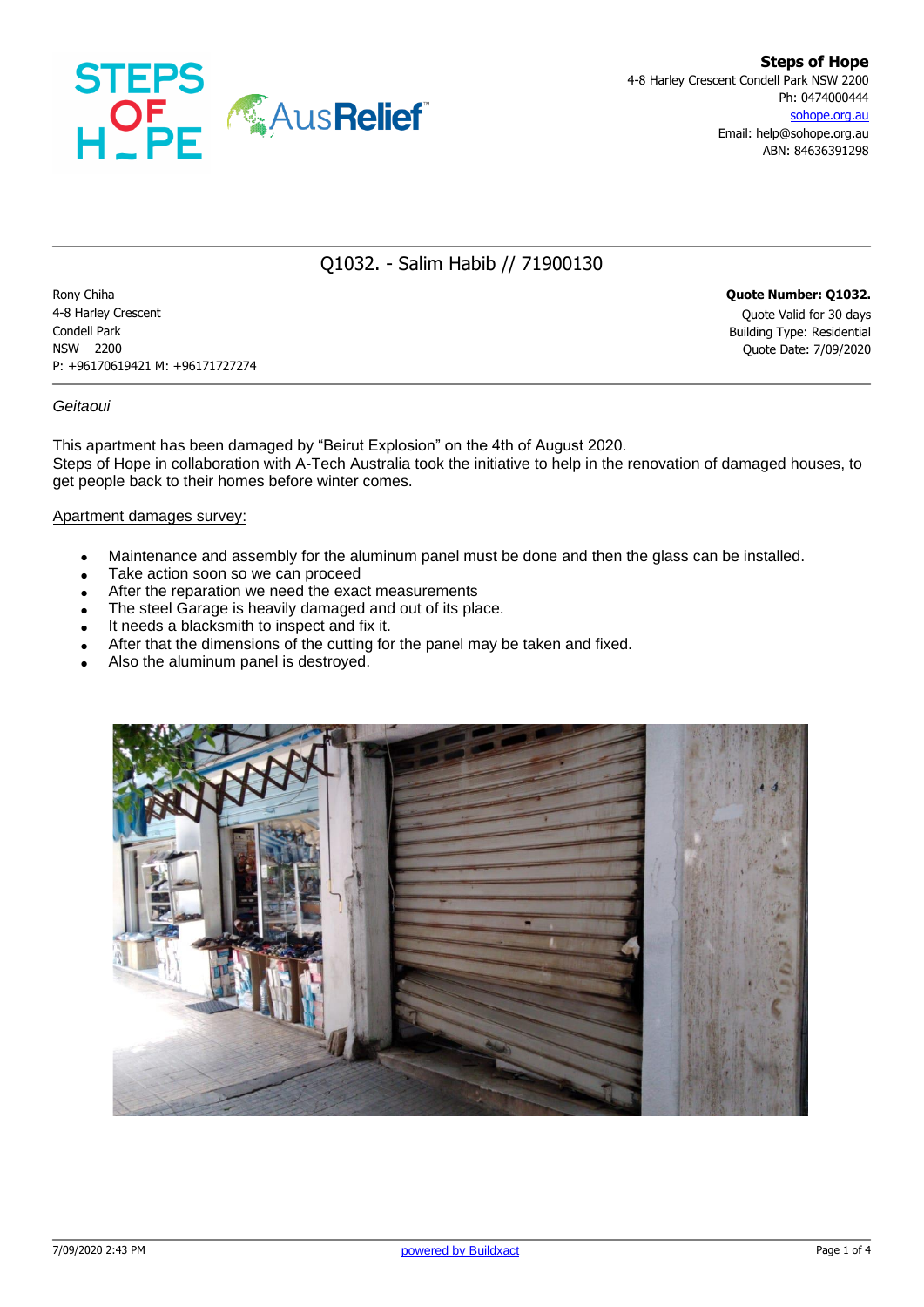

## Specifications and Inclusions

#### **Materials**

• Steel Accesories + Repairs

| Description | Dimensions (cm)                    | Quantity     | <b>Notes</b>    |  |
|-------------|------------------------------------|--------------|-----------------|--|
| Steel       |                                    |              | Needs a         |  |
| Garage      |                                    |              | blacksmith      |  |
| Aluminum    |                                    | $\mathbf{1}$ | Not for cutting |  |
| door panel  |                                    |              | (it's an        |  |
| (entrance)  |                                    |              | approximate     |  |
|             |                                    |              | measurement)    |  |
|             |                                    |              |                 |  |
|             | fixed<br>door<br>240               |              |                 |  |
|             |                                    |              |                 |  |
|             |                                    |              |                 |  |
|             |                                    |              |                 |  |
|             |                                    |              |                 |  |
|             |                                    |              |                 |  |
|             | $\frac{1}{100}$<br>$\frac{1}{120}$ |              |                 |  |
|             |                                    |              |                 |  |
| Glass       |                                    |              | Ready for       |  |
|             |                                    |              | cutting.        |  |
|             |                                    |              | White, 6mm.     |  |
|             | Ξ                                  |              |                 |  |
|             |                                    |              | Maintenance     |  |
|             |                                    |              | and assembly    |  |
|             |                                    |              | for the         |  |
|             | 117                                |              | aluminum panel  |  |
|             |                                    |              | must be done    |  |
|             |                                    |              | and then the    |  |
|             |                                    |              | glass can be    |  |
|             |                                    |              | installed.      |  |
|             |                                    |              |                 |  |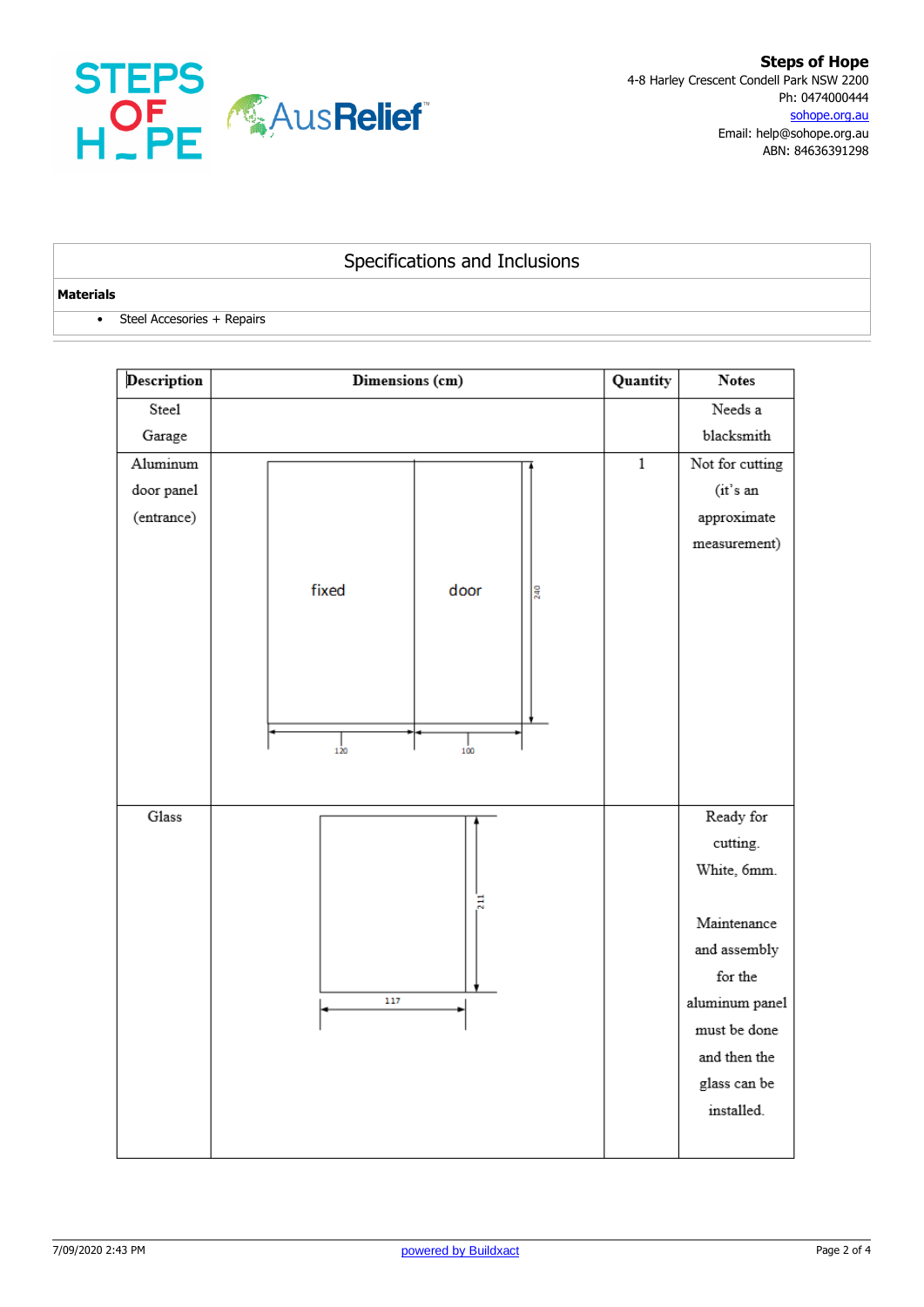

# Q1032. - Salim Habib // 71900130

### **Estimate**

| Customer:<br>Rony Chiha<br>4-8 Harley Crescent<br>Condell Park<br>2200<br><b>NSW</b><br>Ph: +96170619421<br>Email: help@sohope.org.au |                  |                               |                                                                | <b>Estimate Details:</b> |              |  |  |
|---------------------------------------------------------------------------------------------------------------------------------------|------------------|-------------------------------|----------------------------------------------------------------|--------------------------|--------------|--|--|
|                                                                                                                                       |                  |                               | Net Total:<br>Markup:<br>Tax:<br><b>Estimate Total:</b>        |                          |              |  |  |
|                                                                                                                                       |                  |                               | <b>Building Type: Residential</b><br>Date Prepared: 27/08/2020 |                          |              |  |  |
|                                                                                                                                       |                  | Cost Items                    |                                                                |                          |              |  |  |
|                                                                                                                                       | Code             | Description                   | Units / UOM                                                    | <b>Unit Cost</b>         | <b>Total</b> |  |  |
| 1                                                                                                                                     | <b>Glass</b>     |                               |                                                                |                          | \$587.50     |  |  |
|                                                                                                                                       | 1.1              | Glass Entry Door              | 5.500 m2                                                       | \$100.00                 | \$550.00     |  |  |
|                                                                                                                                       | 1.2              | 6mm Clear Glass               | 2.500 m2                                                       | \$15.00                  | \$37.50      |  |  |
|                                                                                                                                       |                  | 6mm Clear Glass               | 2.500 m2                                                       | \$15.00                  |              |  |  |
| $\overline{\mathbf{2}}$                                                                                                               | <b>Materials</b> |                               |                                                                |                          | \$100.00     |  |  |
|                                                                                                                                       | 2.1              | Steel Accesories + Repairs    | 1.000 quantity                                                 | \$100.00                 | \$100.00     |  |  |
| 3                                                                                                                                     | Labor            |                               |                                                                |                          | \$95.00      |  |  |
|                                                                                                                                       | 3.1              | Blacksmith                    | 1.000 Day                                                      | \$40.00                  | \$40.00      |  |  |
|                                                                                                                                       |                  | Blacksmith                    | 1.000 Day                                                      | \$40.00                  |              |  |  |
|                                                                                                                                       | 3.2              | Professional Installer        | 1.000 Day                                                      | \$55.00                  | \$55.00      |  |  |
|                                                                                                                                       |                  | <b>Professional Installer</b> | 1.000 Day                                                      | \$55.00                  |              |  |  |

Net Total: \$782.50

Markup: \$0.00

Tax: \$0.00

**Estimate Total: \$782.50**